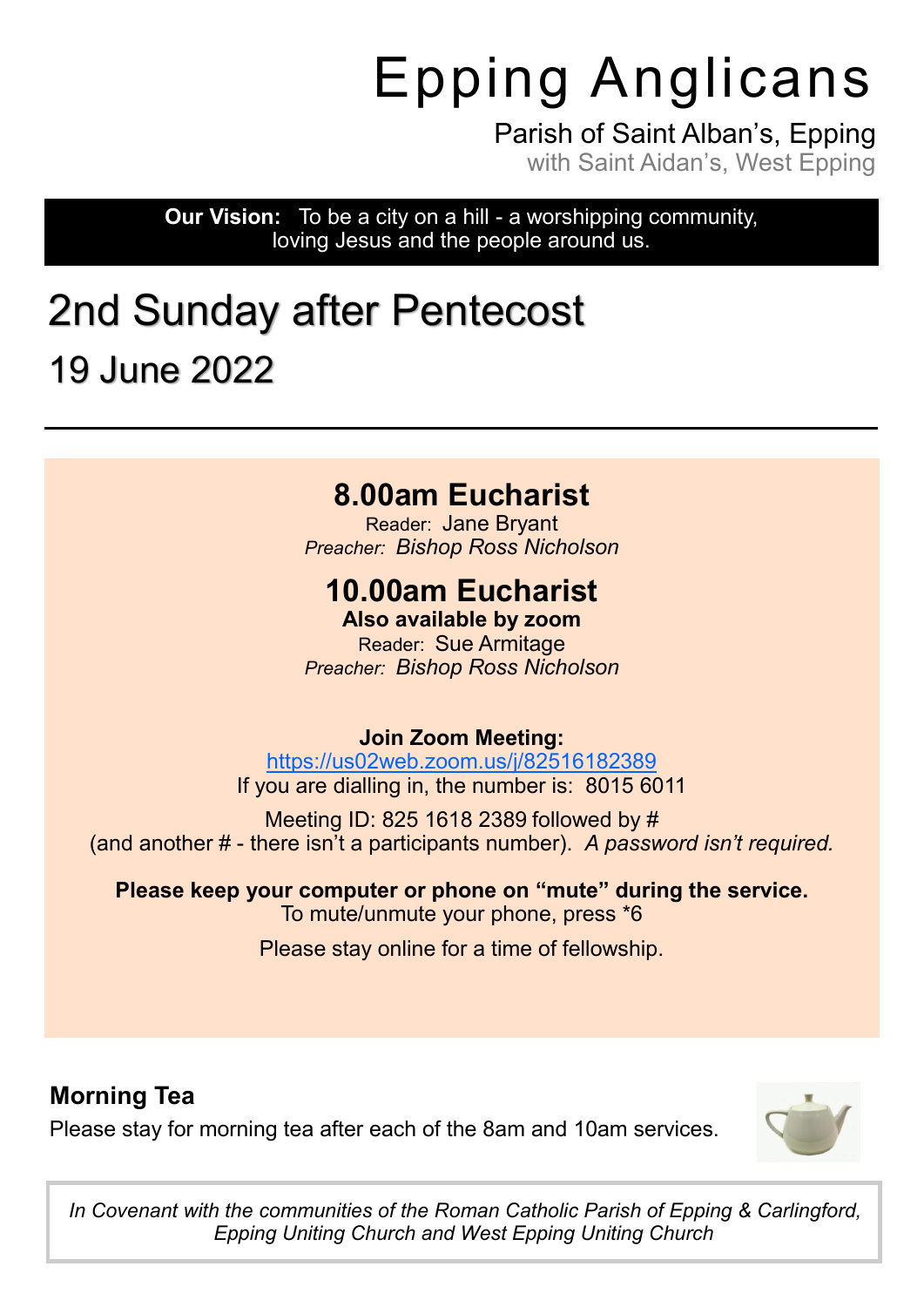#### **Rector's letter**

In Luke 8 we see two stories of the power and compassion of Jesus. The first occurs on the Sea of Galilee when a ferocious storm arises that scares even hardened fishermen. As the tempest raged, Jesus lay asleep. In a panic the disciples wake Jesus and with a word of rebuke the wind and the waves are calmed. But unlike the wind and waves the disciples are not calmed and in fear and amazement they ask, 'Who is this? He commands and even the wind and the waves obey him.'

In the second story Jesus and the disciples arrive on the other side of the lake and are met by a demon possessed man. In a materialist culture, where only what can be scientifically verified is counted as real, we scoff at the thought of demons and the supernatural. But many other cultures recognise the power and terror of the evil spiritual realm.

But when the King of Creation is present in our world all of nature is under his command. The disciples in a storm tossed boat saw it and so do the pagan villagers who come across a horribly disturbed man who sits peacefully at the feet of Jesus after being exorcised of a legion of demons.

And just like the disciples in the boat, fear grips them at the incomprehensible power of Jesus and they ask him to leave. As he's leaving, the healed demoniac begs to stay with Jesus. Jesus tells him rather he needs to return to his home and 'declare how much God has done for you'.

Both these stories demonstrate the divine power of Jesus. They are a glimpse into the coming Kingdom where all the brokenness of this world is healed. And they both carry a call for the follower of Jesus to be a witness to who Jesus is and what he has done for us.

#### Sunday School is on TODAY!

#### 10am The Loft



## St Alban's Patronal Festival

NEXT SUNDAY 26 June 2022 9.30am

Preacher: Archbishop Kanishka Raffel

A luncheon will be held in the Parish Hall afterwards.

A monetary contribution will be welcomed from those not involved in the catering. There will be a box at the entrance to the hall.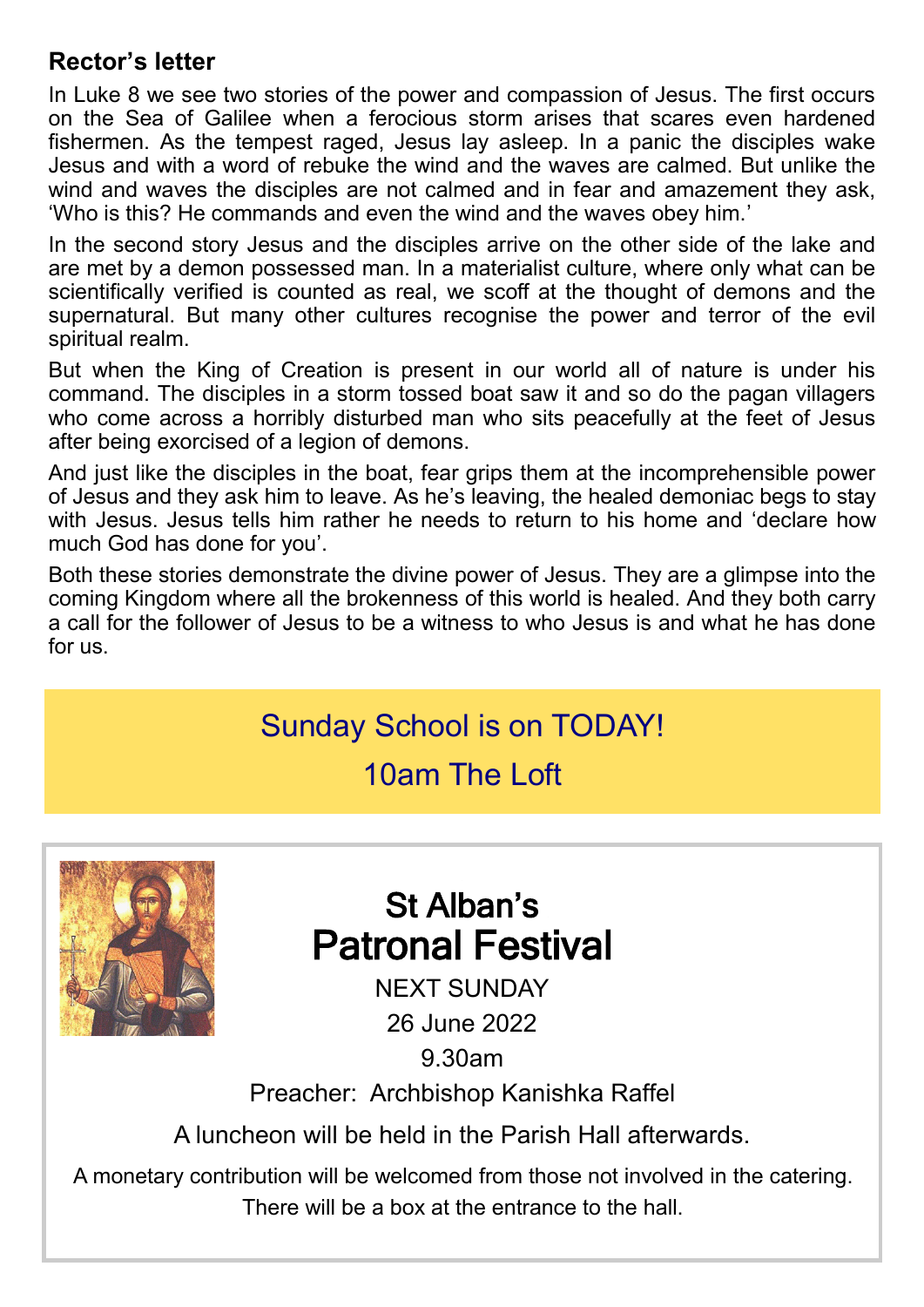#### **Church:**  Eastwood - St Philip; Ermington - St Mark; Gladesville - Christ Church; Epping Uniting Church The Catholic Parish of Epping and Carlingford Anglican Aid *(Mission of the Month)*

#### **In our World and Community:**

Pray for the many places of unrest, conflict, and humanitarian crises in our world: the many suffering the emotional and economic miseries of conflict and oppression; those who mourn; the displaced, the homeless, the hungry and the refugees. Pray for those delivering aid and hope, and pray that there will be leaders with the strength and resolve to bring a peaceful end to conflict.

Pray for our country and our Governments: may our leaders govern for the good of all with wisdom, honesty, integrity and compassion.

Pray for those experiencing economic hardship in our country. May the various agencies seeking to assist be generously supported; and may they bring shelter and nourishment to those in need.

Pray for the continuing Covid and flu situation: the ill and those who are caring for them. Pray for all those of our parish community who are ill, those suffering in mind and body: pray for their families and their carers, and may they experience God's love, peace and caring presence.

#### **For Season of Pentecost:**

Almighty God, give us such a vision of your purpose, and such an assurance of your love and power, that we may ever hold fast the hope which is in Jesus Christ our Lord; who lives and reigns with you in the unity of the Holy Spirit, one God, for ever and ever. Amen.

#### **Recently deceased:**

Enid Telfer passed away on 16 June. The funeral details will be announced soon.

#### **Upcoming Wedding:**

Cyrus Amoozegar and Negar Modallali this Wednesday at St Albans

#### **Anniversary of Death:**

Brian Fletcher 18/6; Ted Lambert 19/6; Graham Hoskin 20/6; Stanley Lambert 20/6; Lucy Payens 20/6; Jim Pragnell 20/6; Frank Fountain 21/6; Reg Partington 21/6; Honor Darling 22/6

#### **Parish Roll**

Are you new to the Parish or have your details changed? If so, would you kindly let Denise know your new details by email or phone (see back page) and if you are new, kindly fill in a form on the welcome desk.

> Please send items to be considered for next Sunday's bulletin by **Wednesday at 2.30pm**.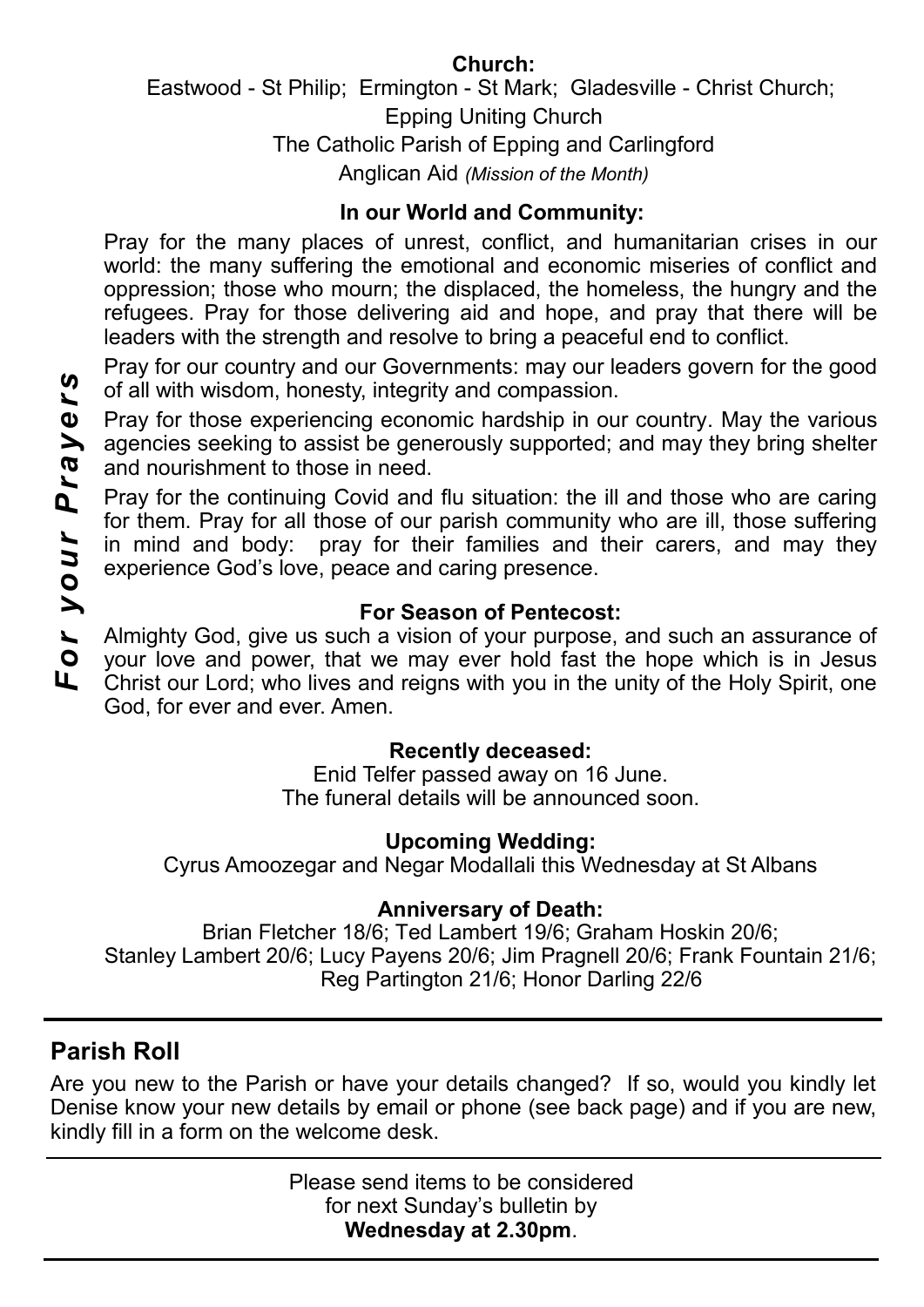#### **Mission of the Month**

## Anglican Aid

Anglican Aid is the relief and aid agency of the Sydney Anglican Church. It provides support to domestic and overseas activities including community based benevolent and welfare programs, school education, Christian leadership programs and emergency and relief programs.

**Anglican Aid is currently involved in 148 long-term development projects across 40 countries.** Christians in local partner organisations and churches are putting their faith into action and caring for the vulnerable.

For further information about Anglican Aid and its projects, please refer to the display on the narthex board, or visit website [anglicanaid.org.au](https://anglicanaid.org.au/)

There are a few ways you can financially assist Anglican Aid.

- Donate funds directly at [anglicanaid.org.au/donate](https://anglicanaid.org.au/donate)
- Transfer funds electronically to the Saint Alban's account please ensure that you use the tag 'Anglican Aid'
- Place your gift in the 'Beyond the Parish' side of your offertory envelope (please write 'Anglican Aid' next to the stamped date) or in a plain envelope marked 'Anglican Aid' and deposit the envelope in the offertory box as you arrive for a service at Saint Alban's
- Drop off your monetary donation to the Church office on Tuesday morning or Thursday morning; or deposit it in the Church office mailbox any time; or mail a cheque to the church office at PO Box 79 Epping 1710 – please make the cheque payable to the Saint Alban's account and attach a separate note that the funds are intended for Anglican Aid.

#### **Today's Choir anthem**

Antonio Vivaldi (1678-1741) - *Gloria Patri*

Gloria Patri is a familiar and popular piece among sacred works by Vivaldi. It was written in 1715. This piece was composed during Vivaldi's employment at the Pieta - a convent orphanage and music school in Venice. The Pieta was first established as a hospice for the needy. A group of nuns established this charitable institution for orphans and abandoned girls in the fourteenth century. By the seventeenth and eighteenth centuries the Pieta was well known for its all-female musical ensembles that attracted tourists and patrons from around Europe.

The orphanage prided itself on the quality of its musical education and the excellence of its choir.

Vivaldi, a priest, music teacher and virtuoso violinist, composed many sacred works for the orphanage where he spent most of his career. Gloria Patri enjoys well-founded popularity and has been performed at many sacred events.

*Thank you very much to Enoch Pan who is playing the organ and Chris Lawn on cello.*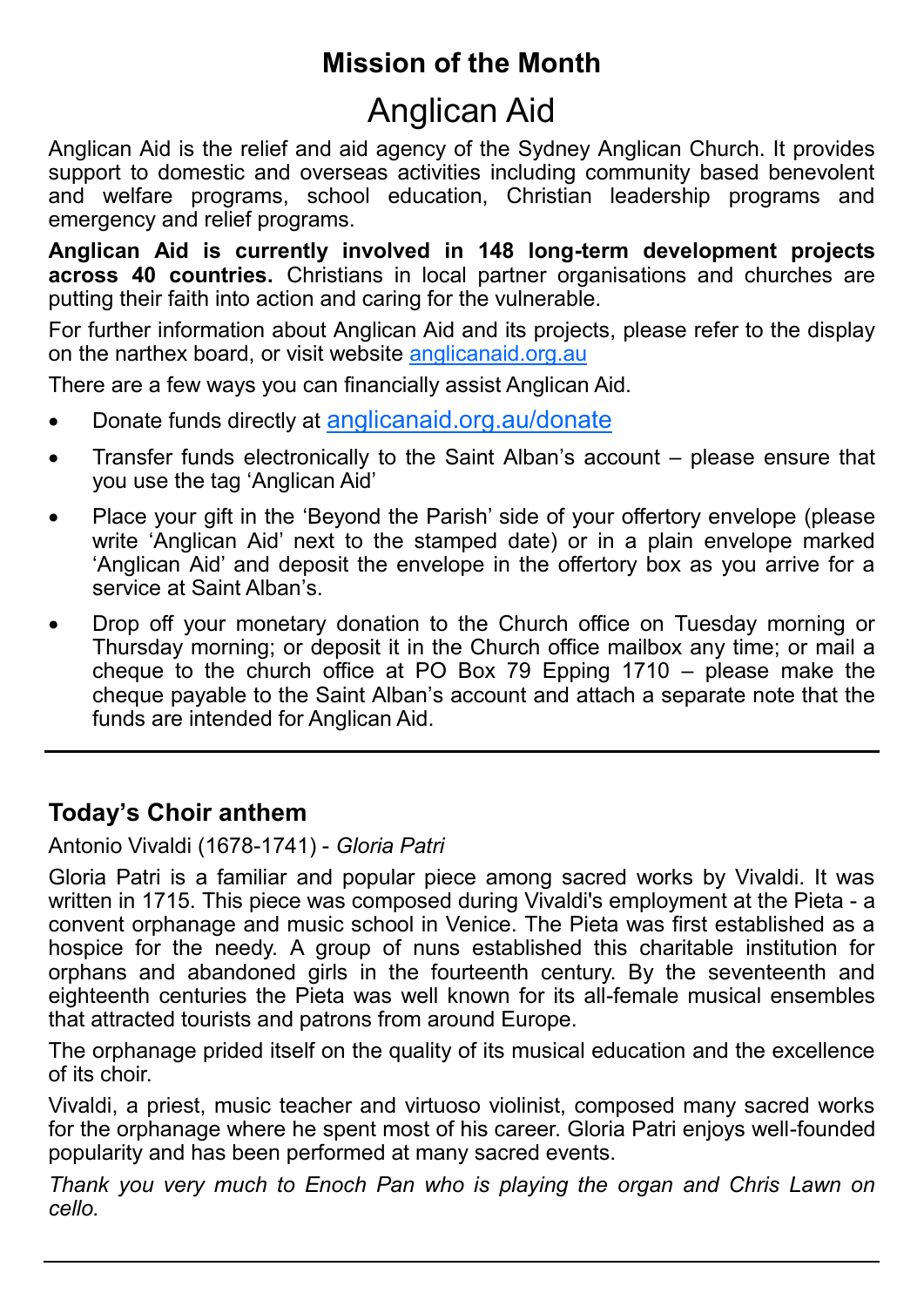#### **Prayers for the people of Ukraine, and for the people of Russia**

God of peace and justice, we pray for the people of Ukraine today.

We pray for peace and the laying down of weapons.

We pray for all those who fear for tomorrow,

that your Spirit of comfort would draw near to them.

We pray for those with power over war or peace,

for wisdom, discernment and compassion to guide their decisions.

Above all, we pray for all your precious children, at risk and in fear,

that you would hold and protect them.

We pray in the name of Jesus, the Prince of Peace.

Amen.

We also recognise the suffering of Russian soldiers and citizens who have been drawn into a war not of their making. May they display courage in their convictions and calls for peace. May they look to you as a source of comfort in the face of tyranny and the hardships that will flow from their government's actions. Amen.

#### **RLT**

The next meeting of RLT Women's Discussion Group will be held on Thursday 7 July at 12.30pm at Ida's home. Please bring your lunch as usual.

#### **Zoom Prayer Meeting**

We will be continuing the Parish Zoom Prayer meeting at 7.15am on Wednesday mornings.

If you would like to join us, use the Sunday morning Zoom Church link: [https://](https://us02web.zoom.us/j/82516182389) [us02web.zoom.us/j/82516182389](https://us02web.zoom.us/j/82516182389) Meeting ID: 825 1618 2389

#### **A Voice in the Wilderness**

You are invited to a Zoom study group 'A Voice in the Wilderness: Listening to the Statement from the Heart'. A series of 8 sessions following the 8 Chapters in the Anglican Board of Mission – Australia Study Guide commencing TOMORROW Monday 20 June 2022 at 730pm.

This reflective study group will include a number of guest presentations.

To register and for further details please email Moya Holle miholle@bigpond.com or Graeme Curry ephraemben@gmail.com phone 0432 786 901.

At the back of St Alban's are enlarged service sheets and bulletins. If you would like a copy, please ask the duty parishioners.

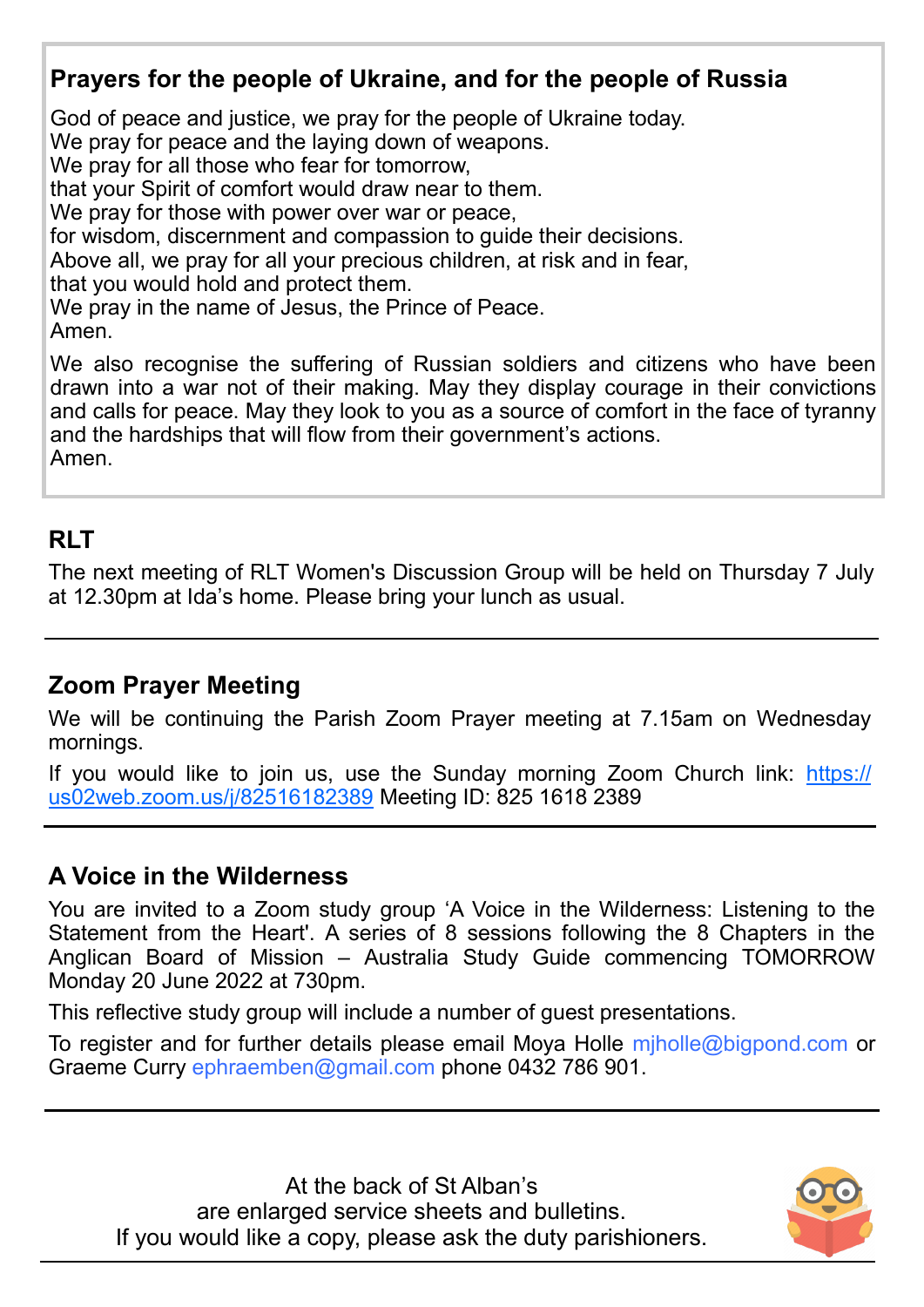#### **Office arrangements**

The office is open on Tuesdays and Thursdays. You can still contact Denise on the office phone on Wednesdays and Fridays.

Bishop Ross will be away attending a Focus on Ministry Group from tonight (19/6) until Wednesday.

#### **"IN THE LOOP" - Communication and Prayer**

Many members of the parish will be aware of our system of rapid communication to inform parishioners, by email, when a situation of need has occurred within the parish, such as emergencies, funerals, illness or other significant events. This enables a group of concerned people to pray for members of the congregation and their loved ones, in times of particular need.

If you would like to ask for prayer through "In the Loop", contact Barbara Meintjes as below. If you are sharing information or asking for prayer for someone else, it is important to have their agreement, and to let Barbara know that you have their agreement. If you wish to join the group of parishioners who are "In the Loop", please contact Barbara Meintjes on [barbarameintjes@hotmail.com.](mailto:barbarameintjes@hotmail.com) 

Members of "In the Loop" are asked to be discreet in their use of information they receive. At all times the use of information in "In the Loop" will be at the discretion of the Clergy.

#### **Jam and Pickles** *(and sometimes fresh eggs***) ...**

are available to purchase from the back of the church on Sundays and Thursdays or the church office (on Tuesday and Thursday mornings). The proceeds go to support Pastoral Care.

The jam and pickle makers thank parishioners for their generosity in supplying empty jars. However, at present we have a surfeit so would respectfully ask **no more jars please** for the time being unless you are returning a jar in which you purchased one of St Alban's jams or pickles.

#### **Name Tags ...**

For our fellowship, it would be helpful to wear your name badge. If you don't have one, there are two styles to choose from. A magnetic badge at a cost of \$10 (those with pacemakers should talk to their doctor beforehand) and a clip style for \$8.

If you would like to purchase one, please contact Denise in the church office.

#### **Free books**

There are still a few more books and cards in the hall foyer, left over from the bookstall, which are being given away for free. Please take a look.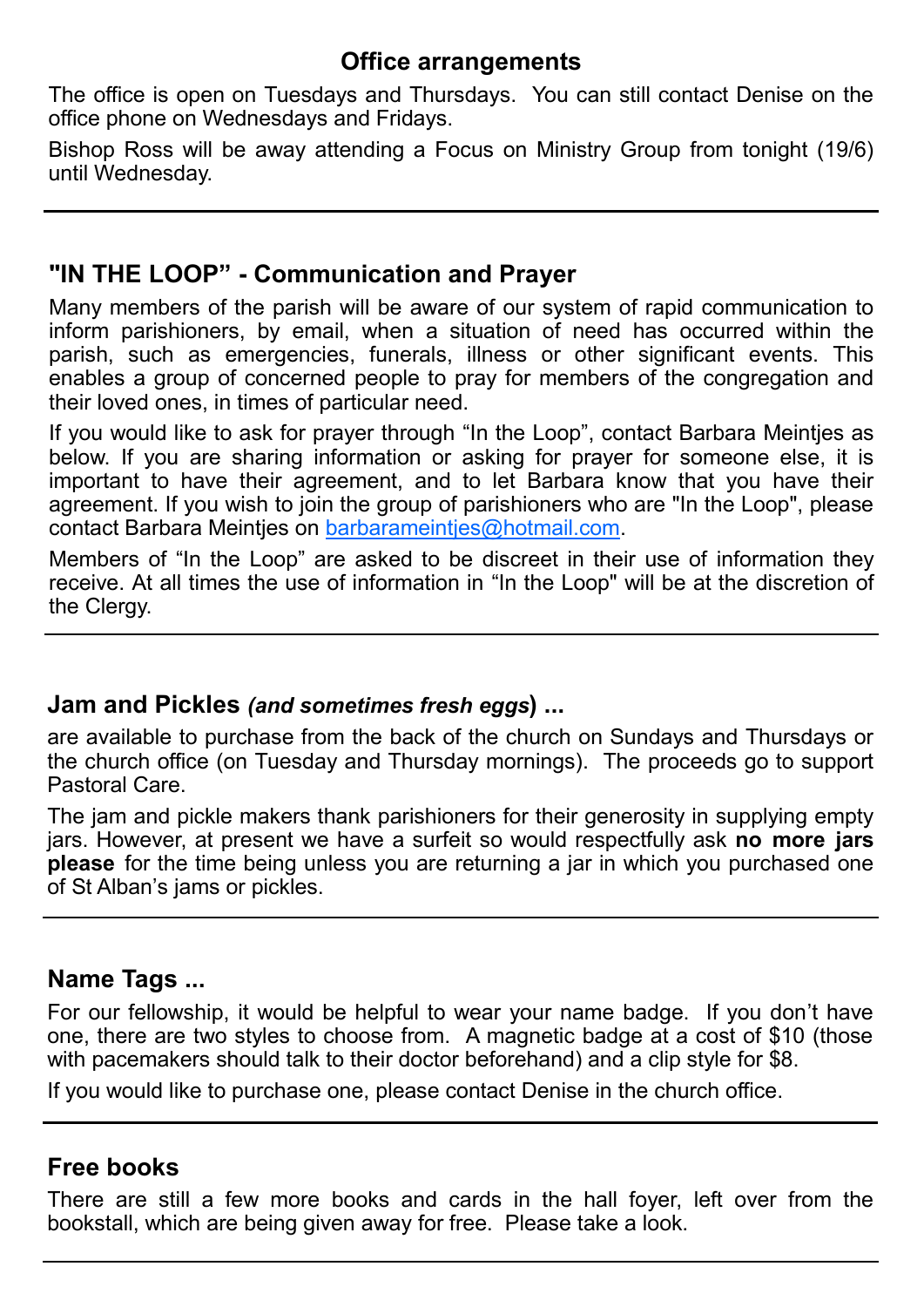# $W$ HAT'S ON...

#### **Monday 20 June**

*Office closed*

#### **Tuesday 21 June**

9.00am Staff meeting 11.00am Ladies Bible Study led by Jenny Nicholson via zoom *(link below)* 7.45pm Evening Bible Study with Bishop Ross. Join Zoom Meeting <https://us02web.zoom.us/j/84072186575>

#### **Wednesday 22 June**

**Alban, first British martyr**

7.15am Prayer meeting via zoom *(link below)* 12.30pm Wedding at St Alban's

#### **Thursday 23 June**

9.30am Reading, Reflection and Prayers for Healing by Zoom *(link below)* 10.30am Eucharist with Prayers for Healing (Bp Ross Nicholson)

#### **Friday 24 June THE BIRTH OF JOHN THE BAPTIST**

The link for the above zoom meetings is <https://us02web.zoom.us/j/82516182389>

| Pew         |  |
|-------------|--|
| Reflections |  |
| Reflections |  |
| Pew         |  |

1 Kings 19.1-4 (5-7) 8-15a; Psalms 42 and 43; Galatians 3.10-14, 23-29; Luke 8.26-39

In today's reading from the Old Testament we learn of the meeting between God and Elijah the Prophet at Horeb. It's familiar to many of us because of its use as the basis for one of the verses of the hymn, *Dear Lord and Father of Mankind.* Elijah discovers that the Lord is not in the earthquake, nor wind, nor fire, but in the sound of sheer silence. In our sound-filled lives silence is something that people sometimes dread. Yet, it is in the silence that we can encounter the holy. We need not be afraid of silence but allow the 'still, small voice of calm' to speak to us and direct us. If I were to examine myself, would I find times in my life where I had listened to profound silence, or is my life filled with background babble?

- Still small voice, help me to slow myself and my racing thoughts so that I can listen to your words of calm.
- Give thanks for the Church of North India, remembering especially today their ministry in a predominantly non-Christian context.

*Text: Robert McLean © Anglican Board of Mission 2022*